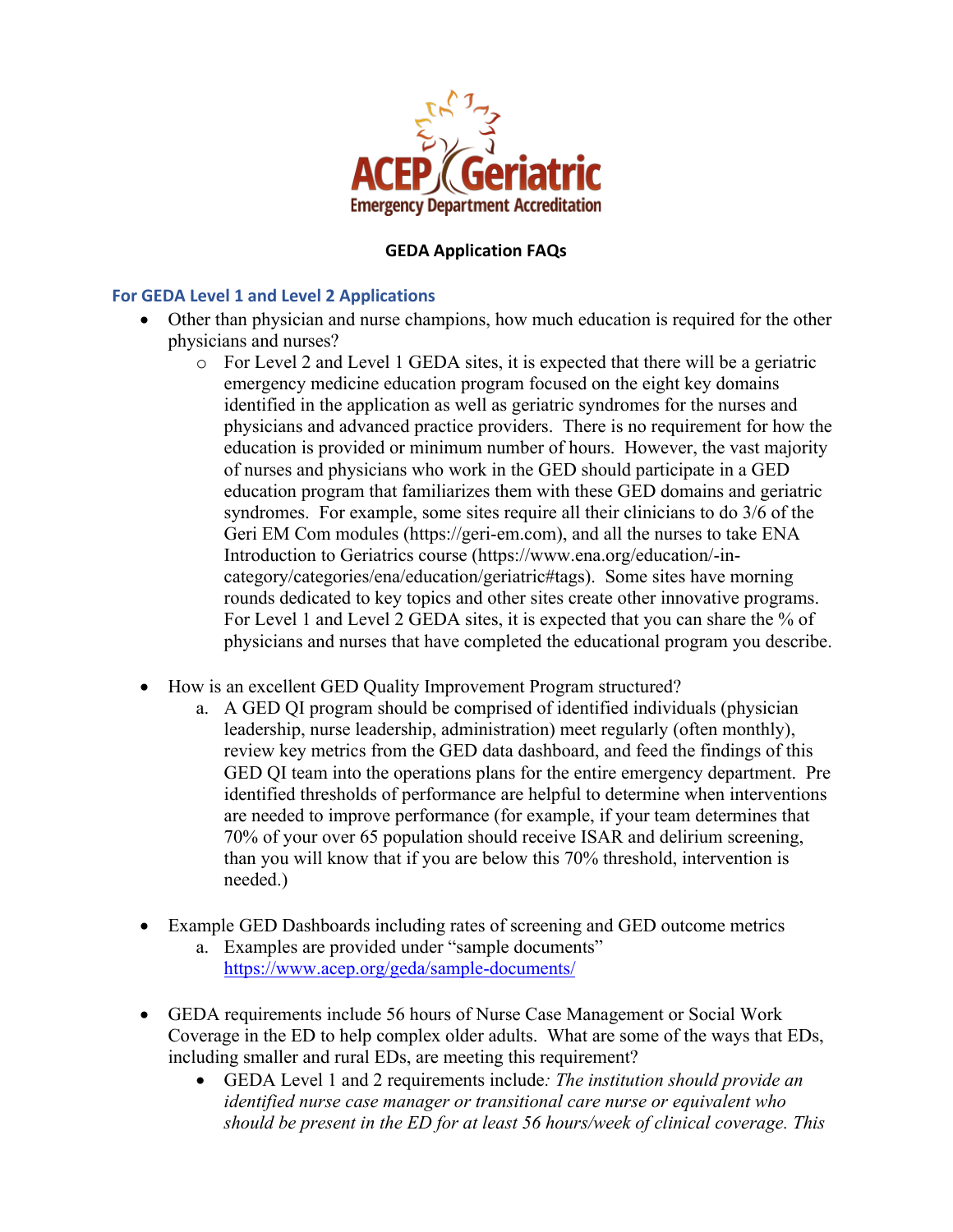*nurse case manager or social worker shall have responsibility for complex geriatric patient care and responsibility for geriatric patient capacity development/performance improvement within the ED.* This policy is based on the understanding that EDs are open 24/7 and that social need support and smooth transitions of care are critical to delivering excellent acute care to older adults. Finally, it is the GEDA Board of Governor's experience that often case managers and social workers not based in the ED are unlikely to be proactive in helping care for ED patients.

Most GEDA Level 1 and 2 sites have met this criteria by hiring or training a Geriatric Emergency Nurse (GEM) who is assigned to do thorough screenings and care transitions work for patients identified as needing additional help (often through an ISAR or delirium or mobility screen by the triage or bedside nurse.). These GEM nurses (sometimes called GENEs or other titles) are the quarterbacks of the GED, responding to high need older adults (especially those who might not be admitted to the hospital) and helping the clinicians take optimal care of the patient while in the ED and arrange successful transitions and care plans for after ED discharge.

Some smaller and rural EDs have been able to hire or designate a GEM nurse 40 hours per week, but not 56 hours (often with a commitment from hospital leadership to hire an additional GEM nurse as soon as possible.). In these cases, the GEDA BOG requires the below for the application to be considered, and, even with these additional steps, reserves the right to request dedicated 56 hours GEM nurse coverage in the ED. These additional steps and needed explanation include

- i. List the exact responsibilities of the case manager/ social worker GEM leads and who is working when.
- ii. Describe exactly how the GEM leads are trained.
- iii. If repurposing other nurses etc., how reduced will their patient burden be to allow them to do the GEM role?
- iv. We will ask for an update at 6 months or a year including some type of quantitative assessment (how many patents seen by ED RN acting as CM, etc.) of how the approach is working.
- What exactly is a patient advisor?
	- $\circ$  Think of this role as a patient advocate. She/he is invited to meetings and gives valuable insight on the patient perspective. She/he could have been a patient in the Emergency Department and gives feedback on how patients may interpret processes and what modifications the ED should strive to make that would give your patients the best experience. She/he balances the dialogue by giving the group a patient perception.

## **For GEDA Level 3 Applications**

- What level of implementation tracking is required for the policy/ process/ or procedure that is implemented in our Geriatric ED?
	- o Though Level 3s do not need an official QI program from their Geriatric EDs, it is required that they track the implementation, including adherence and improvement. Applicants will be asked to describe how they are ensuring that the program they have instituted is implemented and adhered to. The GEDA BOG does not expect adherence to be 100%, especially at first, but does expect that